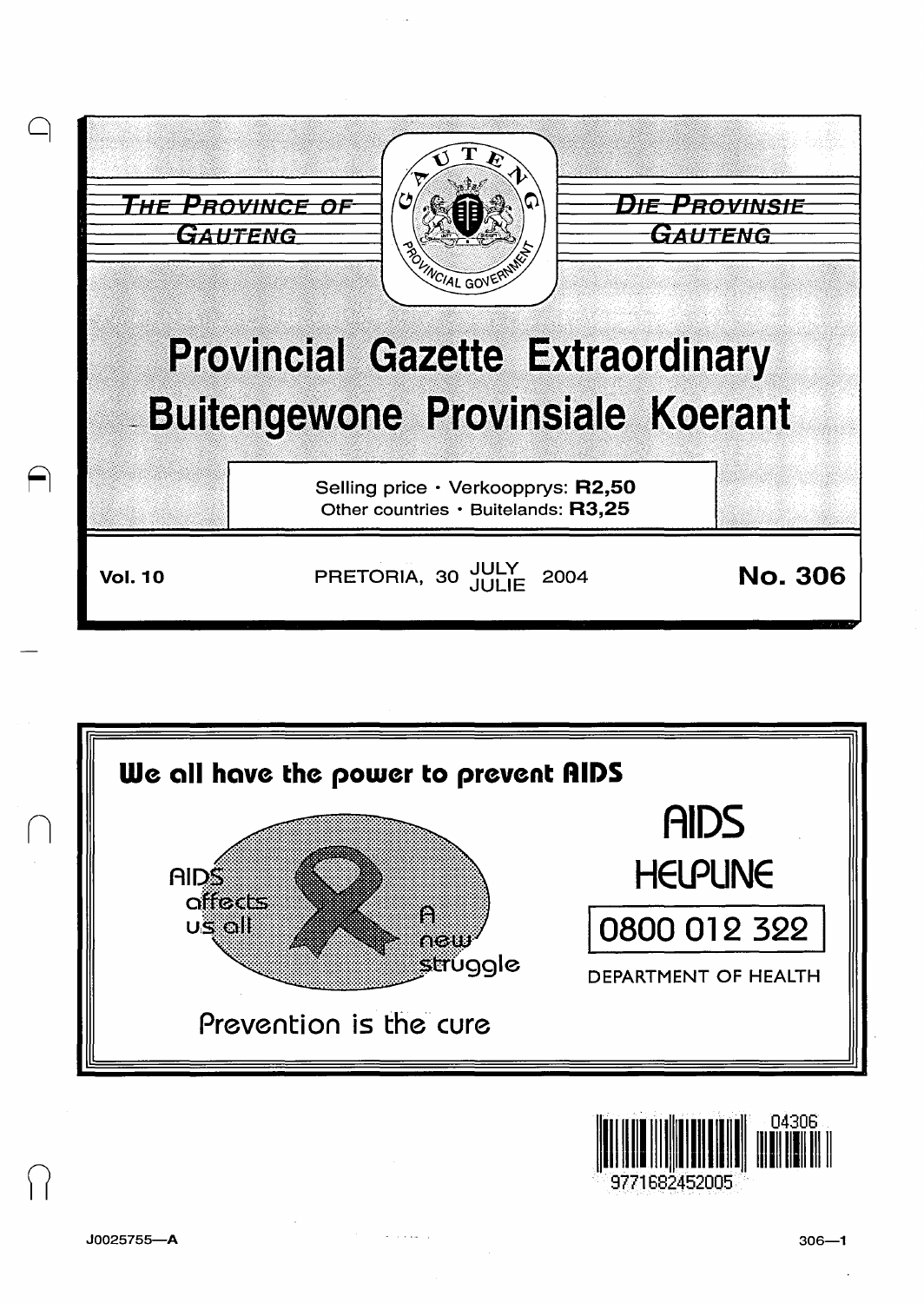$\mathcal{A}^{\mathcal{A}}$ 

 $\label{eq:1} \frac{1}{\sqrt{2}}\int_{0}^{\infty} \frac{1}{\sqrt{2}}\,e^{-\frac{1}{2}x} \frac{1}{\sqrt{2}}\,e^{-\frac{1}{2}x} \frac{1}{\sqrt{2}}\,e^{-\frac{1}{2}x} \frac{1}{\sqrt{2}}\,e^{-\frac{1}{2}x} \frac{1}{\sqrt{2}}\,e^{-\frac{1}{2}x} \frac{1}{\sqrt{2}}\,e^{-\frac{1}{2}x} \frac{1}{\sqrt{2}}\,e^{-\frac{1}{2}x} \frac{1}{\sqrt{2}}\,e^{-\frac{1}{2}x} \frac{1}{\sqrt{2$ 

 $\mathcal{A}^{\mathcal{A}}$ 

 $\sim 10$ 

 $\hat{V}$  ,  $\hat{V}$ 

 $\hat{\mathcal{A}}$ 

|      | <b>CONTENTS • INHOUD</b>                                                                                       |            |                |
|------|----------------------------------------------------------------------------------------------------------------|------------|----------------|
| No.  |                                                                                                                | Page<br>Nο | Gazette<br>No. |
|      | <b>LOCAL AUTHORITY NOTICES</b>                                                                                 |            |                |
| 1602 | Town-planning and Townships Ordinance (15/1986): Ekurhuleni Metropolitan Municipality: Declaration of approved | з          | 306            |
| 1603 |                                                                                                                |            | 306            |

 $\sim$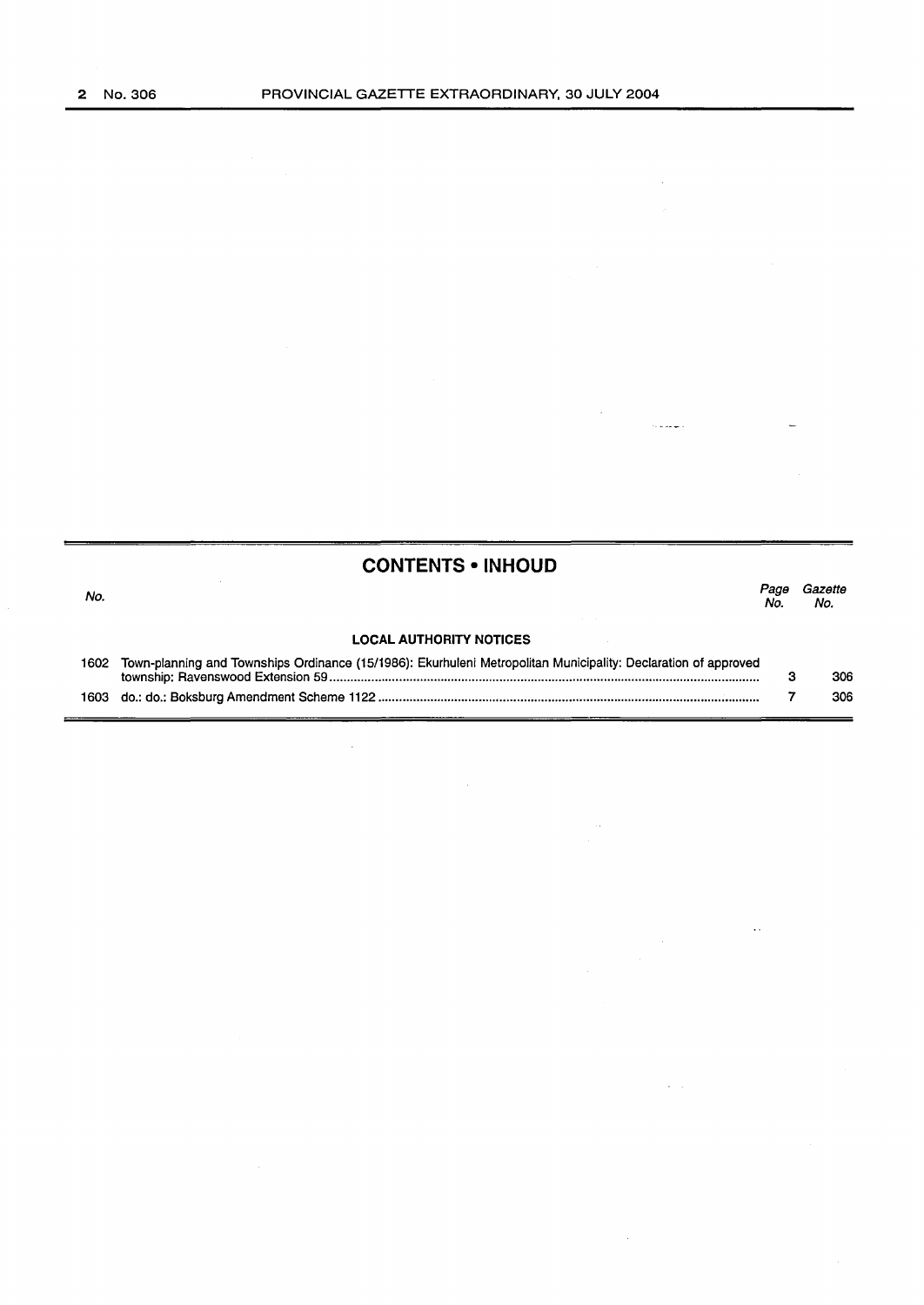# **LOCAL AUTHORITY NOTICES PLAASLIKE BESTUURSKENNISGEWINGS**

## **LOCAL AUTHORITY NOTICE 1602**

## EKHURHULENI METROPOLITAN MUNICIPALITY PROPOSED RAVENSWOOD EXTENSION 59 TOWNSHIP DECLARATION OF APPROVED TOWNSHIP

In terms of the provisions of section 103 (1) of the Town-planning and Townships Ordinance, 1986, the Ekurhuleni Metropolitan Municipality hereby declares Ravenswood Extension 59 township, situate on Portion 790 of the farm Klipfontein 83 IR to be an approved township, subject to the conditions set out in the schedule hereto.

#### **SCHEDULE**

Conditions under which the application made by Juanfany CC in terms of the provisions of the Town-planning and Townships Ordinance, 1986 (Ordinance 15 of 1986) for permission to establish a township on Portion 790 of the farm Klipfontein 83 IR, Gauteng has been approved.

#### 1. CONDITIONS OF ESTABLISHMENT

#### 1.1 NAME

The name of the township shall be Ravenswood Extension 59.

## 1.2 DESIGN

The township shall consist of the cryen and the streets as indicated on General Plan S.G. No. 649/2004

## 1.3 DISPOSAL OF EXISTING CONDITIONS OF TITLE

All erven shall be subject to existing conditions of title and servitudes, if any, including the reservation of rights to minerals, but excluding the following servitude which affects Erven 725 to 733 in the township only :-

A perpetual servitude, 2 metres wide for sewerage and other municipal purposes, 1 metre from and parallel to the northern boundary of the property as will appear more fully on reference to Notarial Deed of Servitude No K 1217/97 S (vide Diagram SG No A 4547/24).

### 1.4 DEMOLITION OF BUILDINGS AND STRUCTURES

The township owner shall at its own expense cause all existing buildings and structures erected within building line reserves, side spaces, or over common boundaries to be demolished to the satisfaction of the local authority, within a period of six  $(6)$  months from the date of publication of this notice,

## **1.5 ENDOWMENT**

The township owner shall in terms of the provisions of section 98(2) and (3) of the Townplanning and Townships Ordinance, 1986 pay to the local authority as endowments the amounts of :-

- (a)  $R$  175 181,15 which amount shall be used by the local authority for the construction of roads and /or storm water drainage systems in or for the township:
- (b) R  $60\,000,00$  which amount shall be used by the local authority for the provision of land for parks and/or open spaces in or for the township;

Such endowments are payable in terms of the provisions of section 81, read with section 95 of the said ordinance.

#### 1.6 REMOVAL OR REPLACEMENT OF MUNICIPAL SERVICES

If, by reason of the establishment of the township, it becomes necessary to remove or replace any existing municipal services, the cost thereof shall be bome by the township owner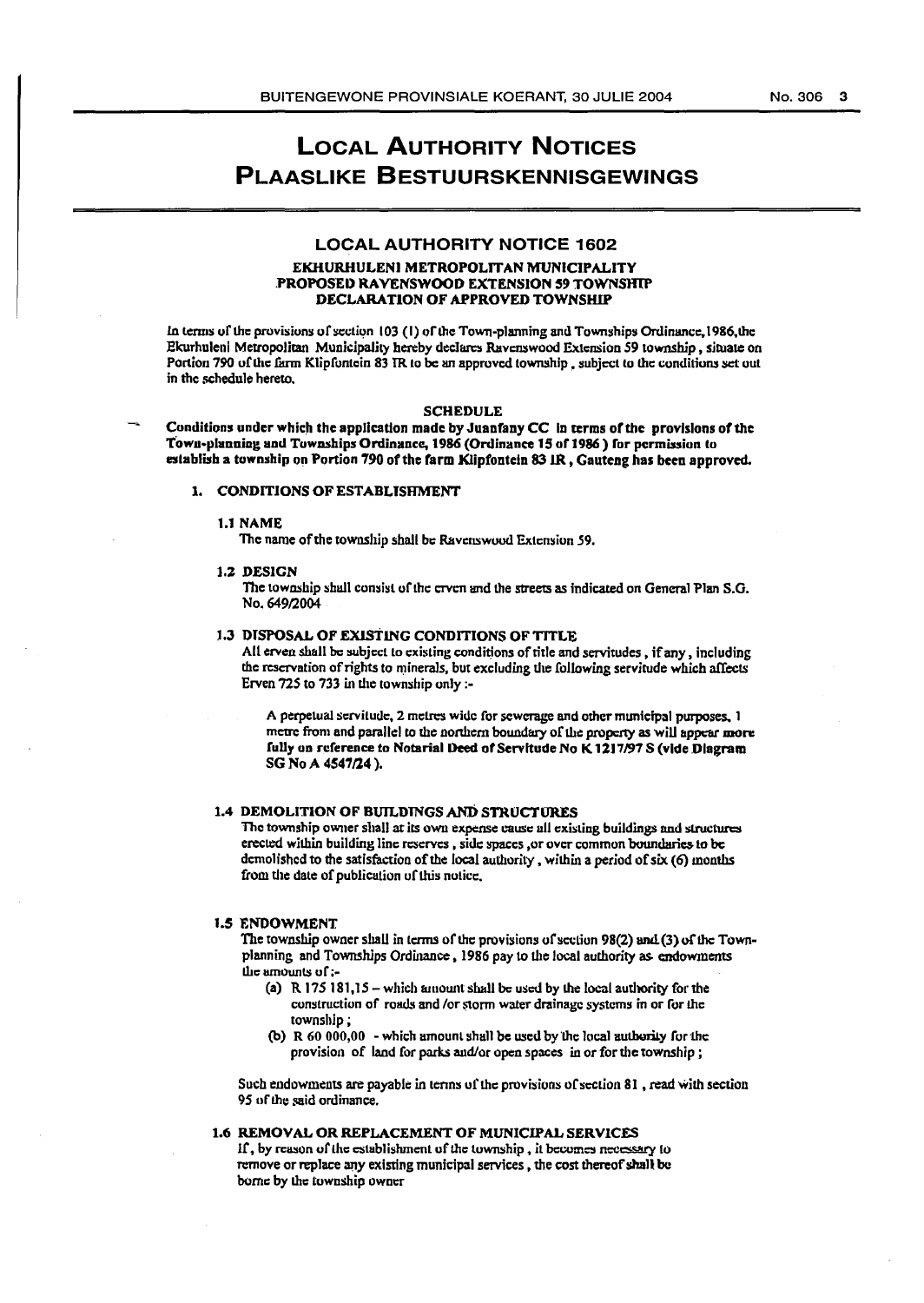## 1.7 OBLIGATION IN REGARD OF ENGINEERING SERVICES

The township owner shall within such period as the local authority may determine fulfil its obligations in respect of the provision and the installation of engineering services, as previously agreed upon between the township owner and the local authority.

#### 1.8 ACCESS

Ingress to the township and egress from the township shall be from Tenth Avenue via Erf 750 ( privare road·) to the satisfaction of the Executive Director: Roads, Transport and Civil Works.

## 1.9 ERF 750 (PRIVATE ROAD)

The crf shall be transferred in the name of The Home Owners Association known as Fcathcrwood Home Owners Association prior to or simultaneous with the registration of transfer of the first erf in the township.

# 2. CONDITIONS OF TITLE

The crven shall be subject to the following conditions imposed by the local authority in terms of the provisions of the Town-planning and Townships Ordinance, 1986 ;-

## 2.1 ALL ERVEN EXCEPT ERF 750 (PRIVATE ROAD)

- (a) The crf is subject to a servitude,  $2 \text{ m}$  wide, in favour of the local authority, for sewerasc and other municipal purposes , along any two boundaries other than a street boundary : Provided that the local authority may dispense with any such servitude.
- (b) No building or other structure shall be erected within the aforesaid servitude area, and no large-rooted trees shall be planted within the area of such servitude or within 2 m thcroof.
- (c) The local authority shall be entitled to deposit temporarily on the land adjoining the aforesaid servitude such material as may be excavated by it during the course of the construction, maintenance or removal of such sewerage mains and other works as it, in its discretion, may deem necessary, and shall further be entitled to reasonable access to the said land for aforesaid purpose, subject to any damage done during the process of the construction, maintenance or removal of such sewerage mains and other works , being made good by the local authority.
- (a) The crf may not be transferred without the prior written consent of the Featherwood Homeowners' Association.
- (e) The erf is entitled to a right-of-way servitude over the entire Erf 750 (private road).

## 2.2 ERF 750 ( PRIVATE ROAD)

- (a) The entire crf is subject to a right-of-way servitude in favour of Erven 714 up to and including 749 in the township.
- (b) The entire erf is subject to a servitude for sewerage, water reticulation, clectrical purposes (excluding street lights) and other municipal purposes in favour of the local authority.

#### 2.3 ERVEN 725 TO 733

The erf is subject to a 3 metre wide servitude for sewerage and other municipal purposes in favour of the local authority as indicated on the general plan.

## PAUL MAVI MASEKO CITY MANAGER CIVIC CENTRE BOKSBURG 30 JULY 2004 NOTICE NUMBER 05/2004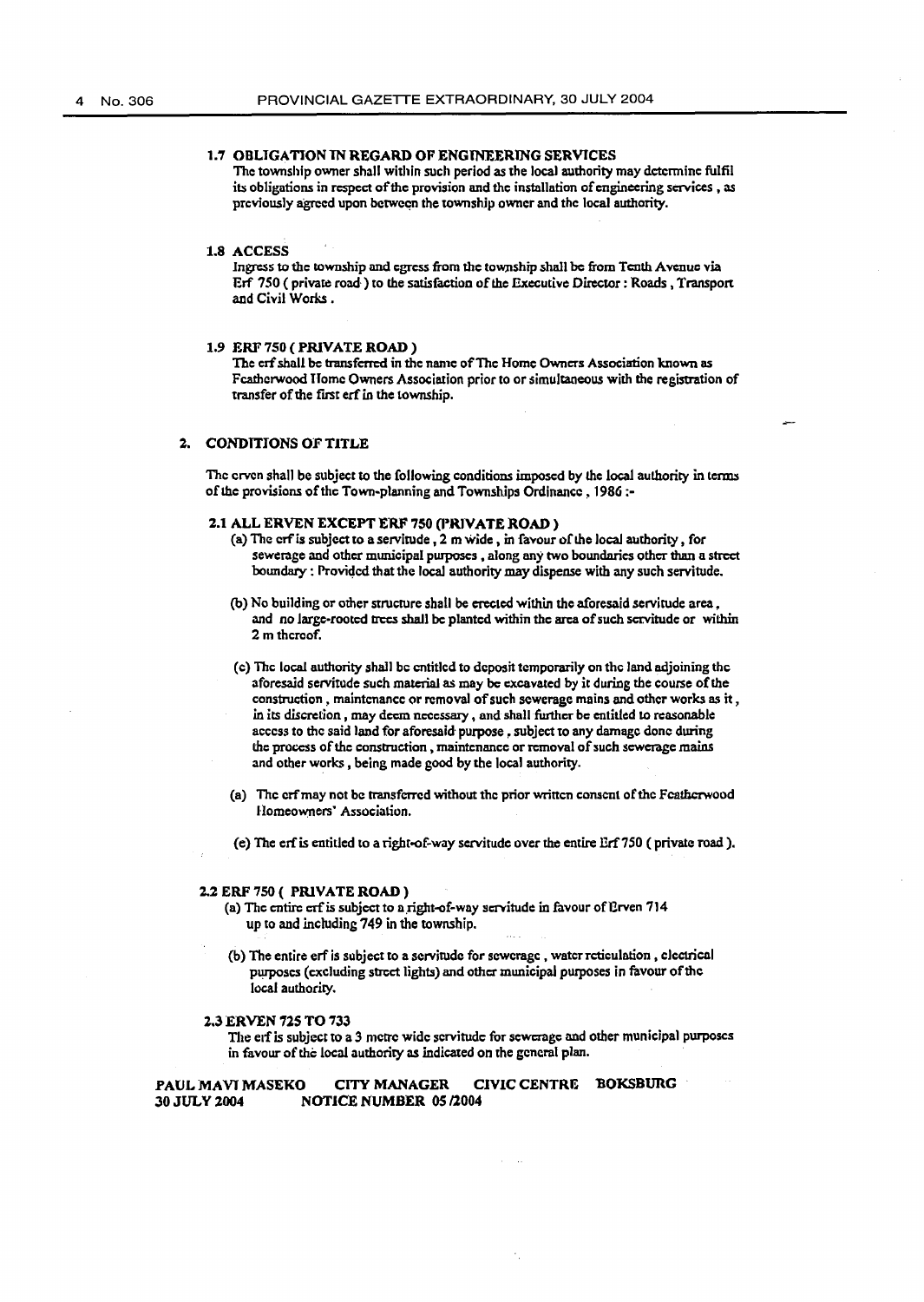## PLAASLIKE BESTUURSKENNISGEWING 1602 EKURHULENI METROPOLITAANSE MUNISIPALITEIT VOORGESTELDE DORP RAVENSWOOD UITBREIDINC 59 VERKLARING TOT GOEDGEKEURDE DORP

lngevolge die bepalings van artikel I 03 (1) van die Ordonnansie op Dorpsbeplanning en Dorpe, 1986 vcrk.laar die Ekurbulcni Mctropolitaansc Munisipaliteit , hicrby die dorp Ravenswood Uitbreiding 59·, gelee op Oedeelte 790 van die plaas 'Kiipfontein 83 TR, tot 'n goedgekeurde dorp , onderworpc aan die voorwaardes uiteengesit in die bygaande bylae.

#### BYLAE

Voorwaardes waarop die aansoek gedoen deur Juanfany BK ingevolge die bepalings van die Ordonnansie op Dorpsbeplanning en Dorpe, 1986 ( Ordonnansie 15 van 1986) om toestemming om <sup>2</sup>n dorp op Gedeclte 790 van die plaas Klipfontein 83 IR, Gauteng, te stig, toegestaan is.

## 1. STIGTINGSVOORWAARDES

#### l.lNAAM

Die naam van die dorp is Ravenswood Uitbreidiog 59.

#### 1.2 ONTWERP

Die dorp bestaan uit die erwe en die strate soos aangedui op Algemene Plan S.G. No. 64912004.

#### 1.3 BESKIKKING OOR BESTAANDE TITELVOORWAARDES

Aile erwe is onderworpe aan die bestaande titelvoorwaardes en scrwitute, indien enlge. met inbegrip van die voorbehoud van die regte op minerale, maar uitgesonderd die volgende serwituut wat slegs Erwe 735 tot 733 in die dorp raak:-

n' ewigdurende serwituut, 2 meter wyd vir riolering en ander munisipale doeleindes I meter van en parallel aan die noordelike grens van die eiendom soos meer volledig sal blyk op verwysing na Notariele Akte van Serwituut nr. K 1217/97 S (vide SG No A 5447/24)

## 1.4 SLOPINC VAN GEROUE EN STRUKTURE

Die dorpseienaar moet op eie koste alle bestaande geboue en strukture wat hinne houlynreserwes. kantruimtes of oor gemeenskaplike grense gelee is, tot bevrediging van die planslike bestuur sloop, wanneer verlang deur die plaaslike bestuur.

## 1.5 RF.GIF71GING

Die dorpseienaar moet ingevolge die hepalings van artikel 98 (2) en (3) van die Ordonnansie op Dorpsbeplanning en Dorpe, 1986 as begiftigings aan die plaaslike bestuur die volgende bedrne betaal :·

- (a)R 175 181,15 wclke bedrag dcur die plaaslike besruur aangewend moet word vir die bou van paaie en/of stormwater dreineringslelsels in of vir die dorp;
- (b)R 60 000,00 welke bcdrag dcur die plaaslike besruur aangewend moet word vir clie voorsiening van grond vir parke en/of oop-ruimtes in of *vir* die dom

Sodanige begiftigings is beiaalbaar ooreenkomstig die bepalings van artikel 81 .gelccs met , artikel 95 van die gemelde ordonnansie .

### 1.6 VERWYDERING OF VERVANGING VAN MUNISIPALE DIENSTE

Indien dit, as gevolg van die stigting van die dorp, nodig word om enige bestaande munisipale dienste te verwyder of te vervang moet die koste daarvan deur die dorpseienaar gedra word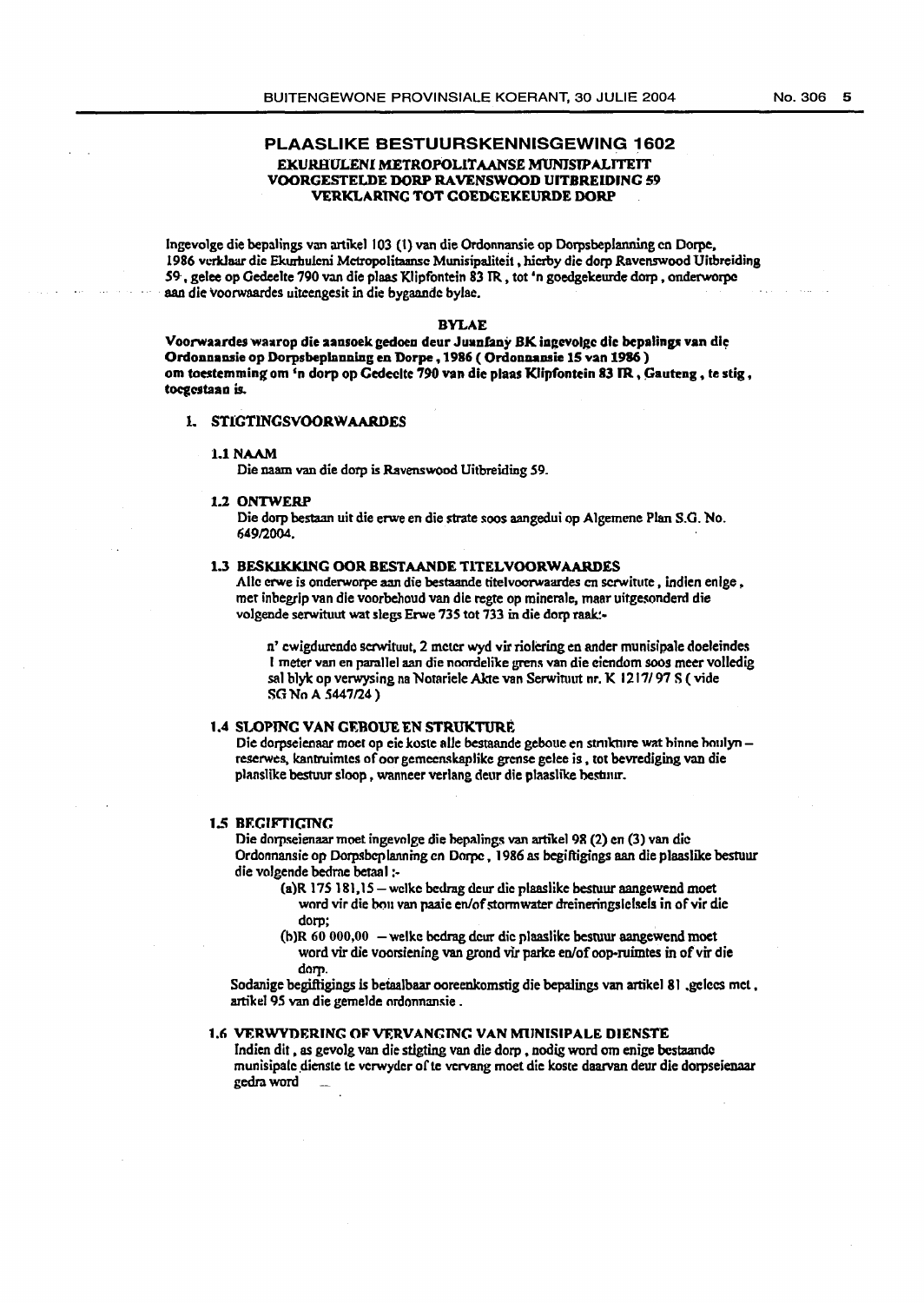## 1.7 VERPLIGTING MET BETREKKING TOT INGENIEURSDIENSTE

Die dorpseienaar moet , binne sodanige tydpcrk as waL die plaaslike besruur mag bepaal sy verpligtinge met betrekking tot die. voorsiening en die installering van ingenieursdienste soos voorhoen ooreengekom russcn die dorpseienaar en die plaaslike bestuur, nakom.

## 1.8 TOEGANG

Ingang na en uitgang van die dorp sal wees van Tiendelaan via Erf750 (privaat pad) tot bevrediging van die Uitvoerende direkteur: Paaie, Vervoer en Siviele Werke.

## 1.9 ERF750(PRIVAATPAD)

Die erl sal getransporteer word in die naam van die Huis-eienaarsvereniging bekend as Featherwood Huis-eienaarsvereniging, voor of gelyktydig met die registrasie van die oordmg van die eerste ert' in die dorp.

# 2 "l"ITELVOORWAARDES

Die erwe is onderworpe aan die volgende voorwaardes opgele deur die plaaslike bcstuur ingevolge die bepalings van die Ordonnansie op Dorpsbeplanning en Dorpe, 1986 :-

## 2.1 ALLE ERWE UITSLUITEND ERF 750 (PRIVAAT PAD)

- (a) Die erf is onderworpe aan 'n serwituut,  $2m$ , breed, vir riolering en ander munisipale doeleindes ten gunste van die plaaslike bestuur, fangs enige twee grcnsc , uitgcsonder 'n straatgrens : Met dien verstande dat die plaaslike bestuur van enige sodanige serwituut
- (b) Geen gebou of ander struktuur mag binne die voormelde serwituut gebied opgcrig word nie, en geen groorwortclbomc mag binne die gebicd van sodanige serwiruut ofbinne 'n afstand van 2 m., daarvan, geplant word nie.
- (c) JJie plaaslike bestuur is geregtig om enige materiaaJ wat deur hom uitgegrawe word tydens die aanleg, onderhoud of verwydering van sodanige rioolhoofpypleidings en ander werke wat hy na goedunke noodsaaklik ag , tydelik te plaas op die grond wat aan die voormeldc scrwituut grens en voorts is die plaaslikc besruur geregtig tot redelike toegang tot gemelde grond vir die voormelde doel , onderworpe daaraan dat die plaaslike bestuur enige skade vergoed wat tydens die aanleg, onderhoud of die verwydering van sodanige rioollioofpypleidings en ander werke veroorsaak word
- (d) Die erfmag nie getransportecr word sonder die voorafverkree skriftelike toestemming van die Rigoleta huiseienaarsvereniging .
- (e) Die erf is geregtig op 'n reg-van-weg serwiruut oor die hele Erf7.50 (privant pad)

#### 2.2 ERF 750 (PRIVAAT PAD)

- (a) Die hele erfis onderhewig aan ·n.reg-van-weg serwiruut, ten gunste van Erwc 714 tot en insluitende 749 in die dorp.
- (b) Die hele ert' is onderhewig aan 'n serwituut vir riolering, waterverspreiding, elektriese doeleindes ( uitsluitend straatligte ) en ander munisipale doeleindes ten gunste van die plaaslike bcsruur.

#### 2.3 ERWE 725 TOT 733

Die erf is onderhewig aan 'n serwituut 3 meter wyd vir riolering en ander munisipale doeleindes ten gunste van die plaaslike bestuur , soos aangetoon op die algemene plan.

## PAUL MAVI MASEKO STADSBESTUURDER BURGERSENTRUM BOKSBURG<br>30 JULIE 2004 – KENNISGEWING NOMMER 05/2004 KENNISGEWING NOMMER 05/2004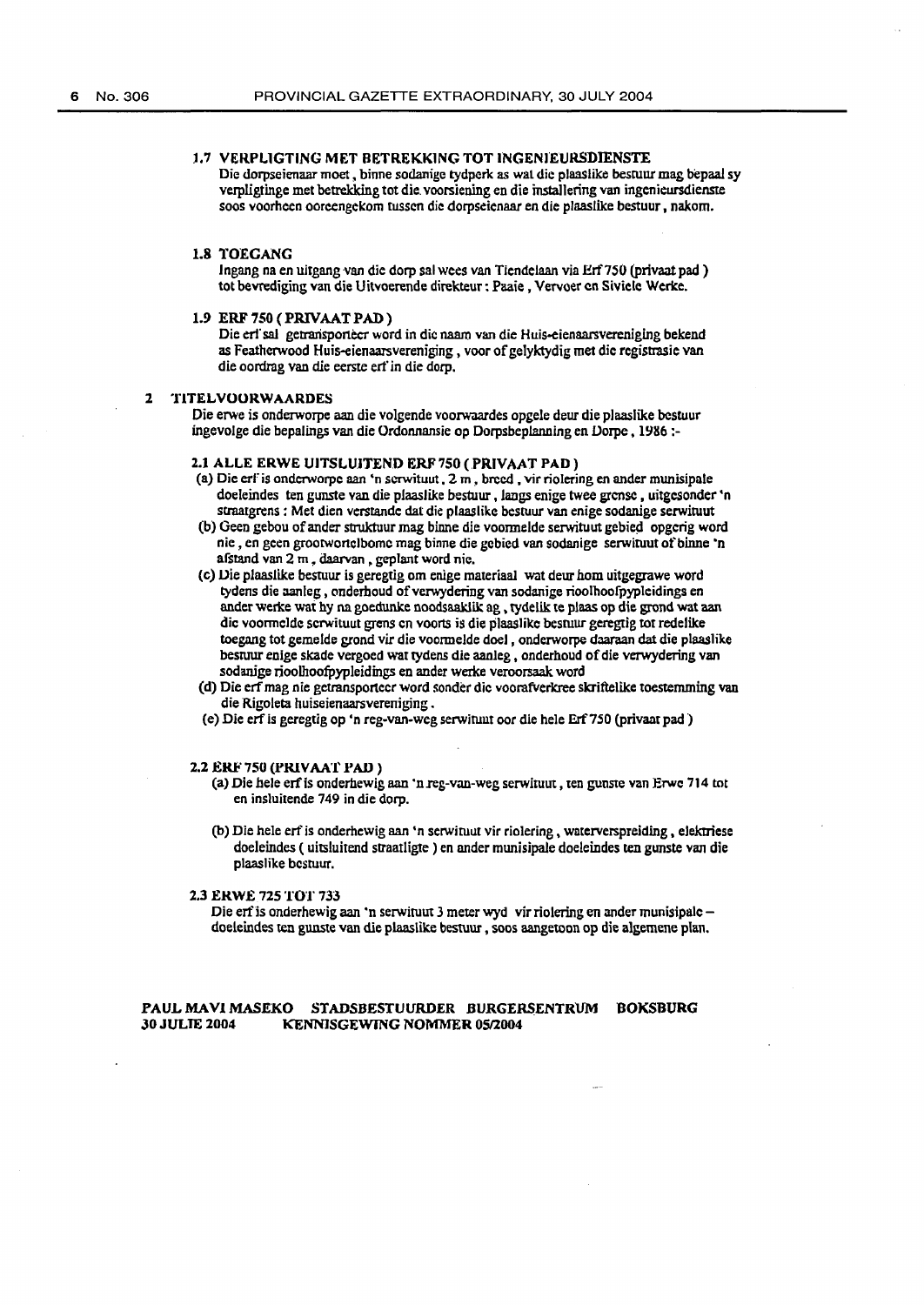# LOCAL AUTHORITY NOTICE 1603 EKURHULENI METROPOLITAN MUNICIPALITY BOKSBURG AMENDMENT SCHEME NO 1122

The Ekurhulcni Metropolitan Municipality hareby in terms of the provisions of section 125 ( $\frac{1}{2}$ ) of the Town-planning and Townships Ordinance, 1986 declares that it has adopted an amendment scheme, being an amendment of the Boksburg Town Planning Scheme, 1991 relating to tho land included in Ravenswood Bxtension *59* township.

A copy of the said town-planning scheme is open for inspection at all reasonable times at the office of the Area Manager , Development Planning , Civic Centro , Boksburg and the office ofthe Head of Department, Department Development Planning and Local Government, Gauteng Provincial Government, Johannesburg .

The said schemo is known as Boksburg Amendment Schomo No 1122.

# PAUL MAVI MASEKO CITY MANAGER CIVIC CENTRE BOKSBURG **30 JULY 2004 NOTICE NUMBER 05/2004**

# PLAASLIKE BESTUURSKENNISGEWING 1603

# EKURHULENI METROPOLITAANSE MUNISIPALITEIT BOKSBURG WYSIGINGSKEMA NO 1122

Die Ekurhuleni Metropolitaanse Munisipaliteit verklaar hiermee ingevolge die bepalings van artikel 125 (1) van die Ordonnansie op Dorpsbeplanning en Dorpe, 1986 dat dit 'n wysiging van die Boksburg Dorpsbeplanning-skema 1991 wat betrekking het op die grond ingesluit in die dorp 'Ravenswood Uitbreiding 59.

'n Afskrif van die gemelde dorpbeplanningskema soos aanvaar le te alle redelike tye ter insae in die kantoor van die Area Bestuurder • Ontwikkelingsbeplanning , Burgcrsentrum , Boksburg en die 'kantoor van die Hoof van Departemcnt, Departement Ontwik.kelingsbeplanning en Plaaslike Regering , Gauteng Provinsiale Regering , Johannesburg .

Die gemelde wysigingskema staan bekend as Boksburg-wysigingskema Nr 1122

## PAUL MAVI MASEKO STADSBESTUURDER BURGERSENTRUM BOKSBURG 30 JULIE 2004 KENNISGEWING NOMMER 05/2004